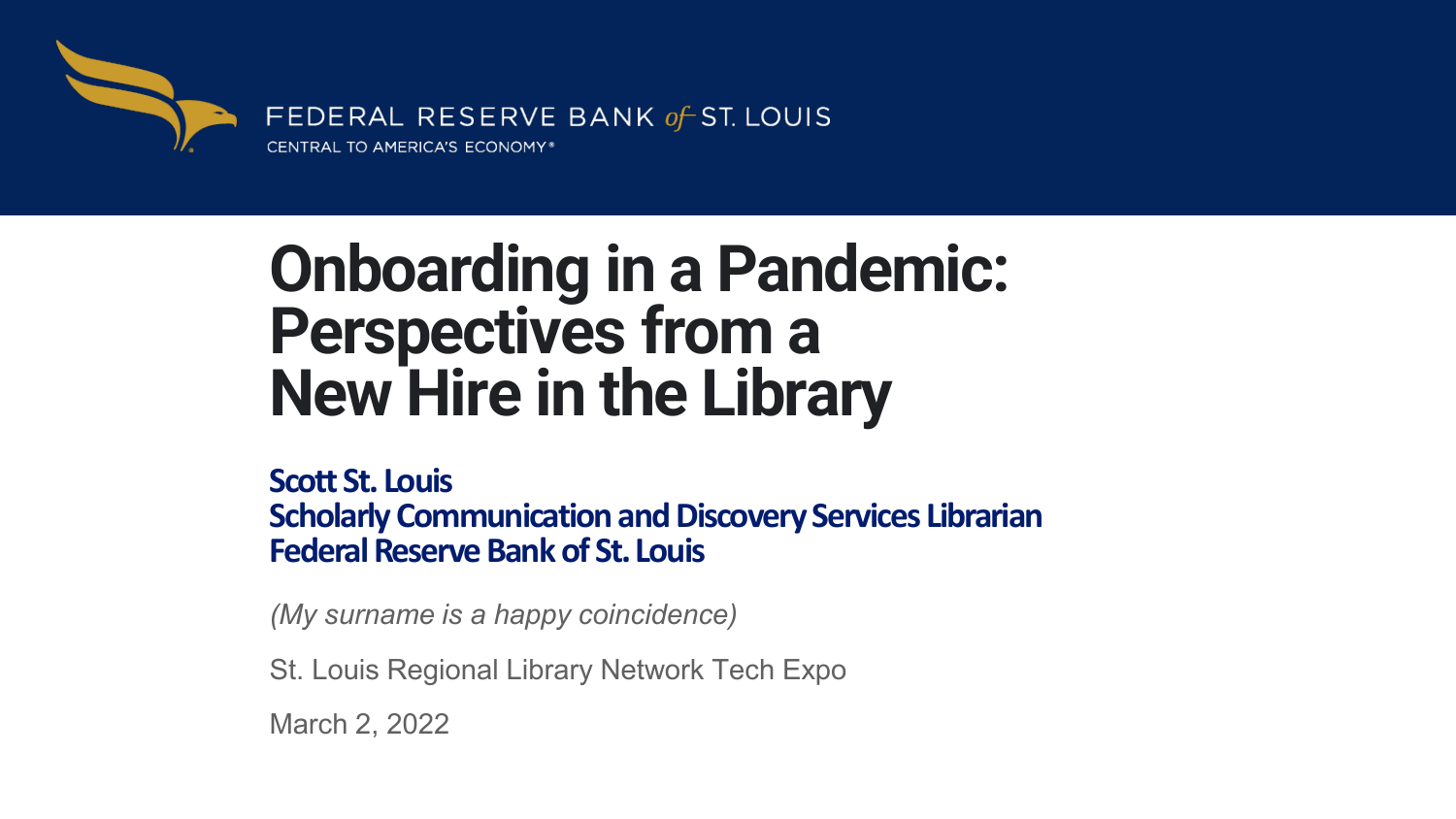# **The views expressed in this presentation do not necessarily reflect official positions of the Federal Reserve Bank of St. Louis or the Federal Reserve System.**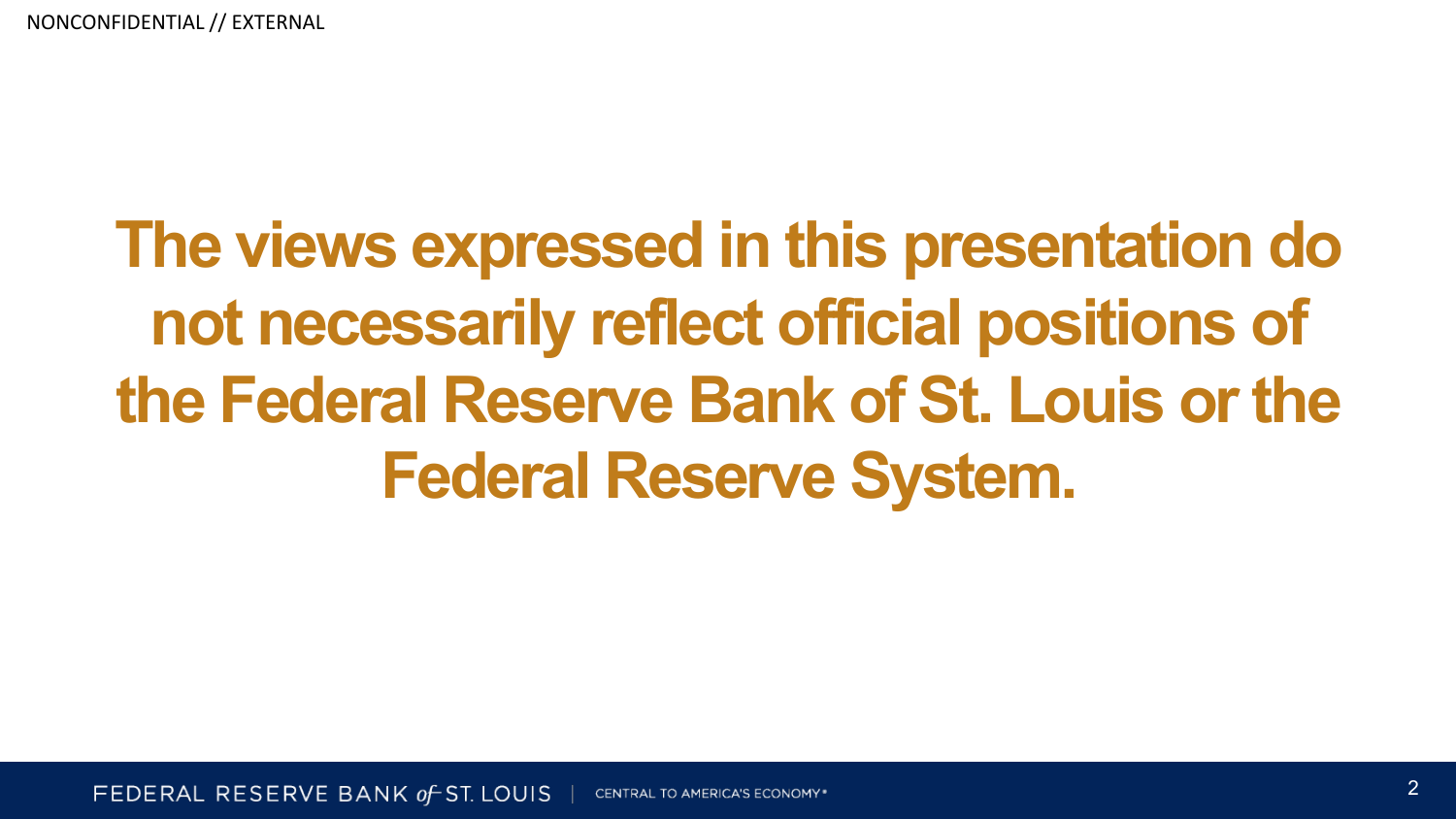## **Background**

- Finished library school at University of Michigan in May 2021; moved to STL later that month after getting hired.
- Volunteered to work on site 2 days/week May to September.
- Division-wide return to working on site 3 days/week in October.
- Responsibilities: **serve as product owner** for a Research Division web application; **maintain publication process** of working paper series through RIM system; **lead annual citation analysis** project; **process user-support requests** for economic data; conduct **technology-implementation work**; and much more.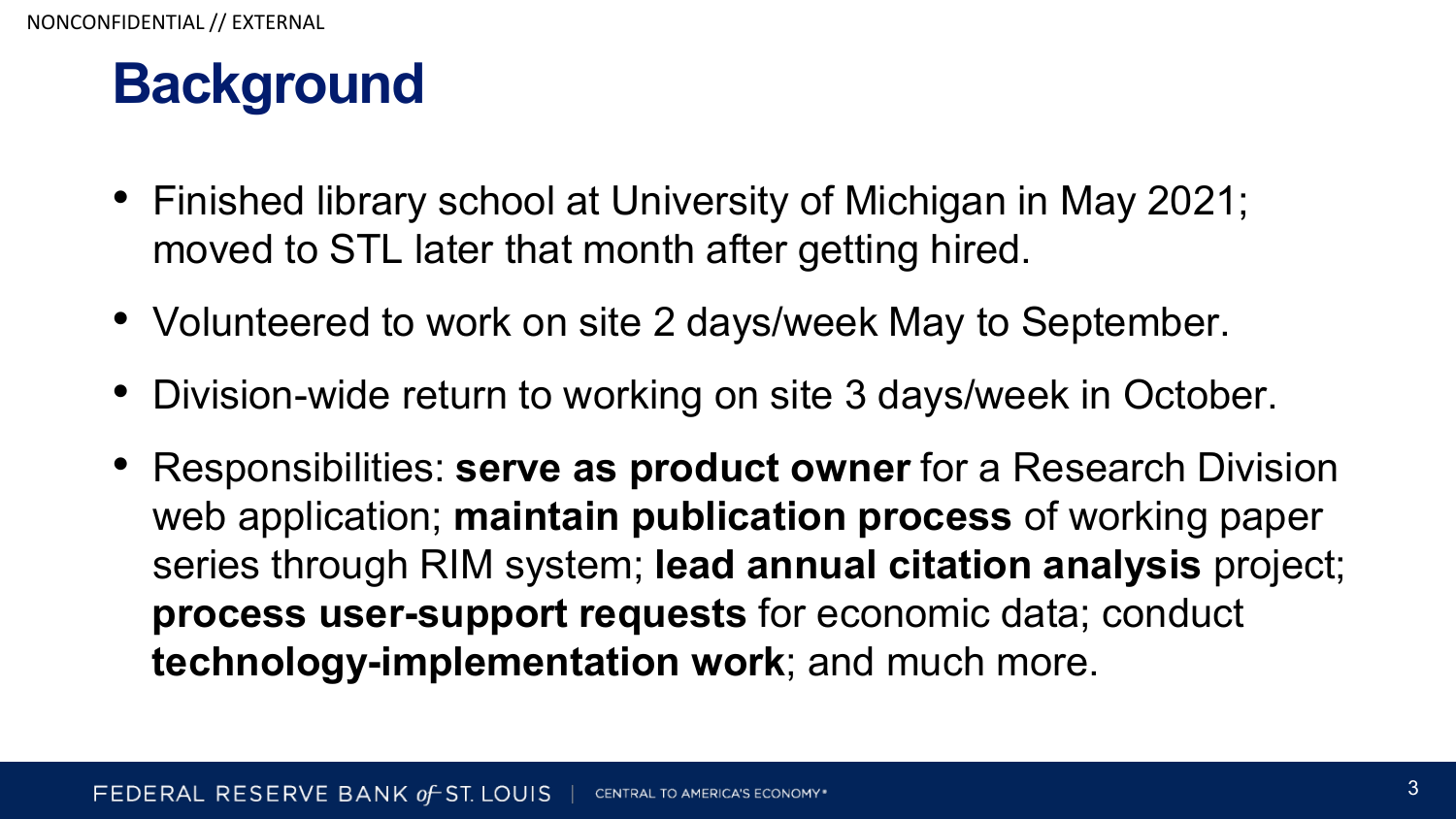

- As the final presentation today, my goal is simply to provide some food for thought that you can take home to your institutions/teams.
- I'll answer questions about my experience related to…
	- − Personal successes and challenges of "hybrid" onboarding
	- − Physical space and unwritten organizational culture
	- − Getting to know people
- Final observations and recommendations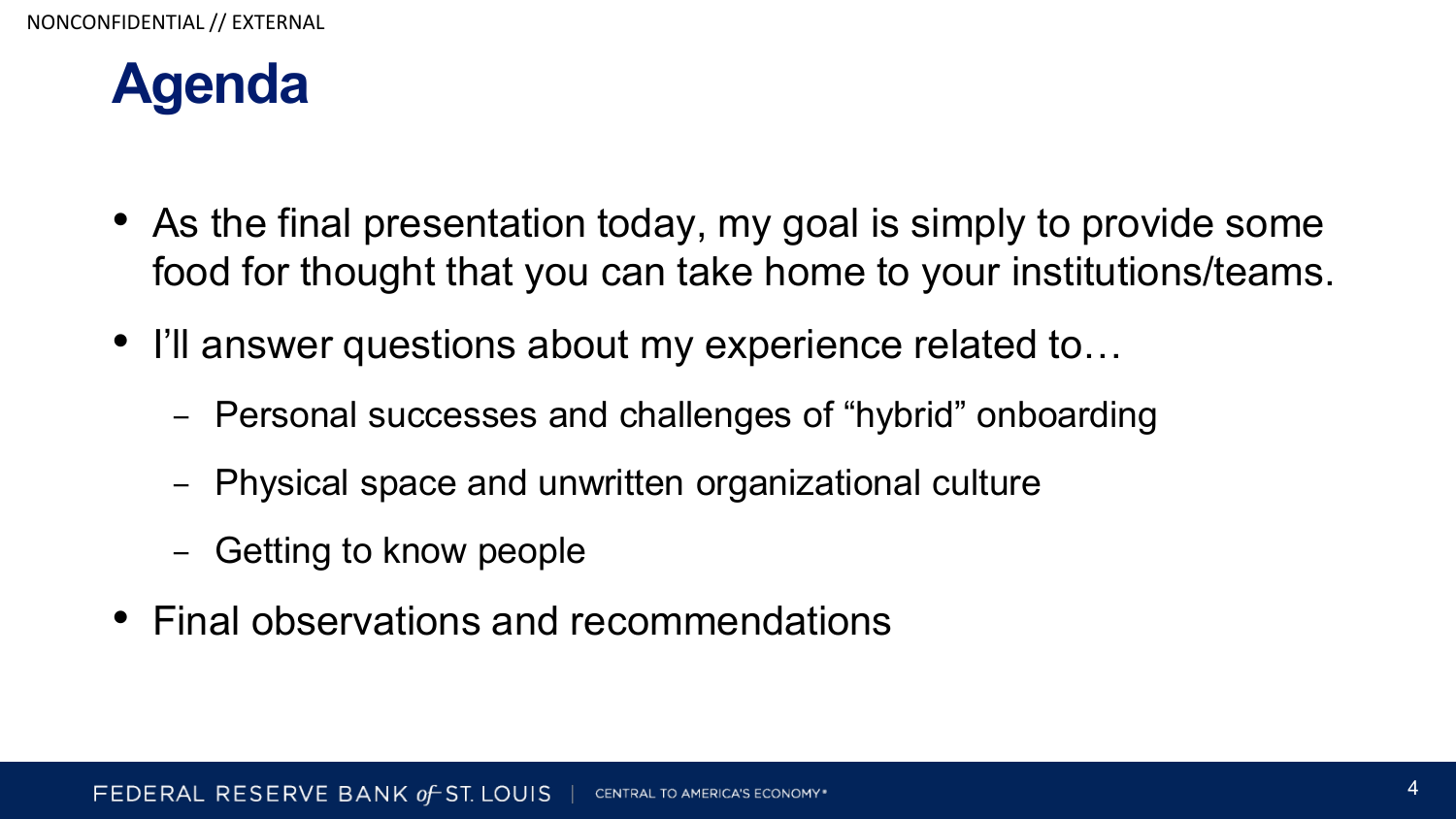# **Hybrid Onboarding:**

## **Personal successes and challenges**

FEDERAL RESERVE BANK of ST. LOUIS **CENTRAL TO AMERICA'S ECONOMY\***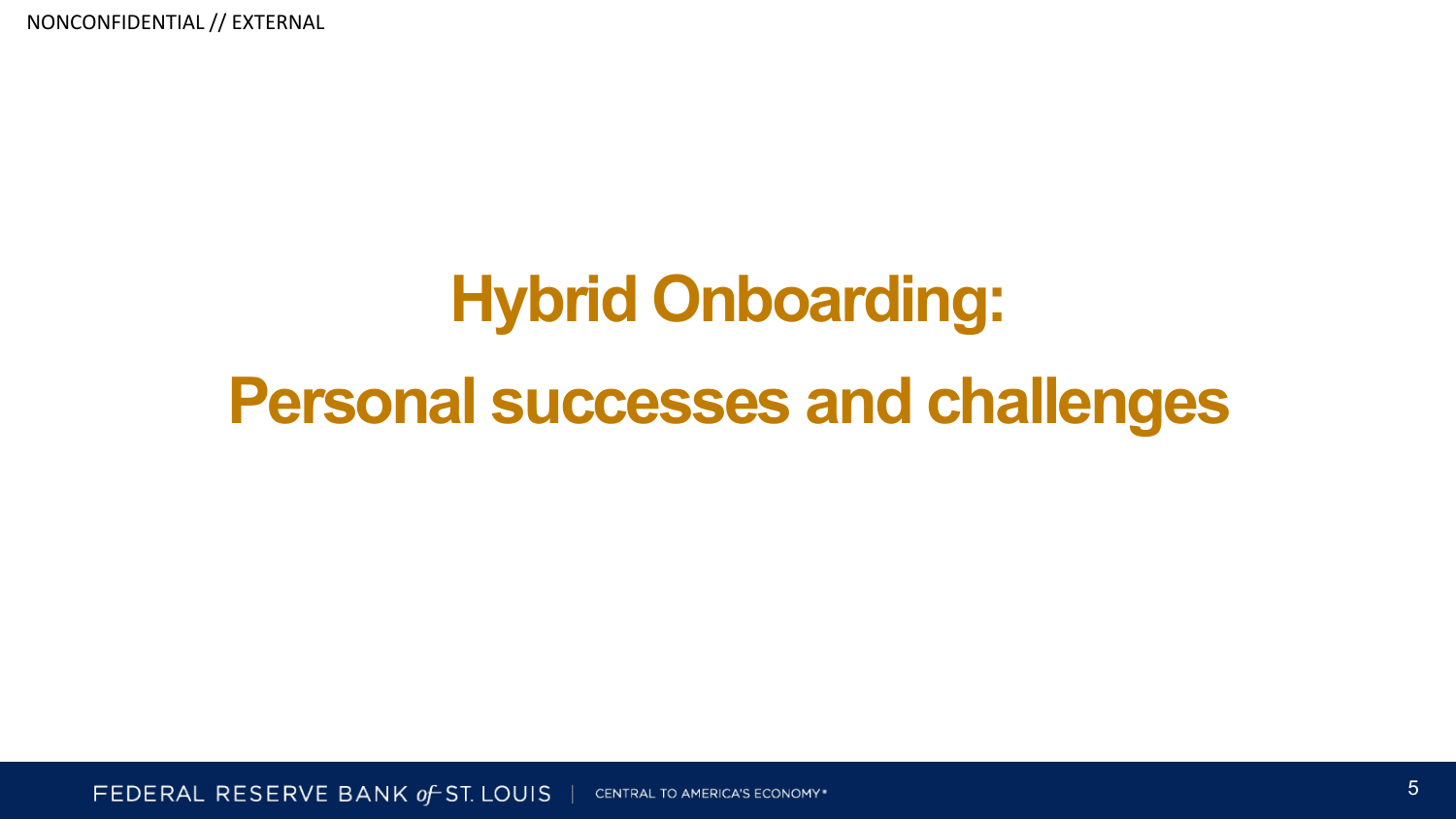## **What has worked well with hybrid onboarding as a new employee?**

- **New employee orientation.** Concise, approachable, all-remote. Improved my understanding and retention of key concepts (compared to my previous, in-person orientation experiences academically and professionally).
- **Flexibility.** Extra time afforded by the lack of a morning commute 2 days per week has made adjusting to life in a new city much easier.
- **Development of marketable skills.** People regularly ask *me* to help them understand key functionalities for Microsoft Teams!
- **A "leveling" experience.** The new organizational culture does not long predate my own time at the Bank. Everyone is thus "new."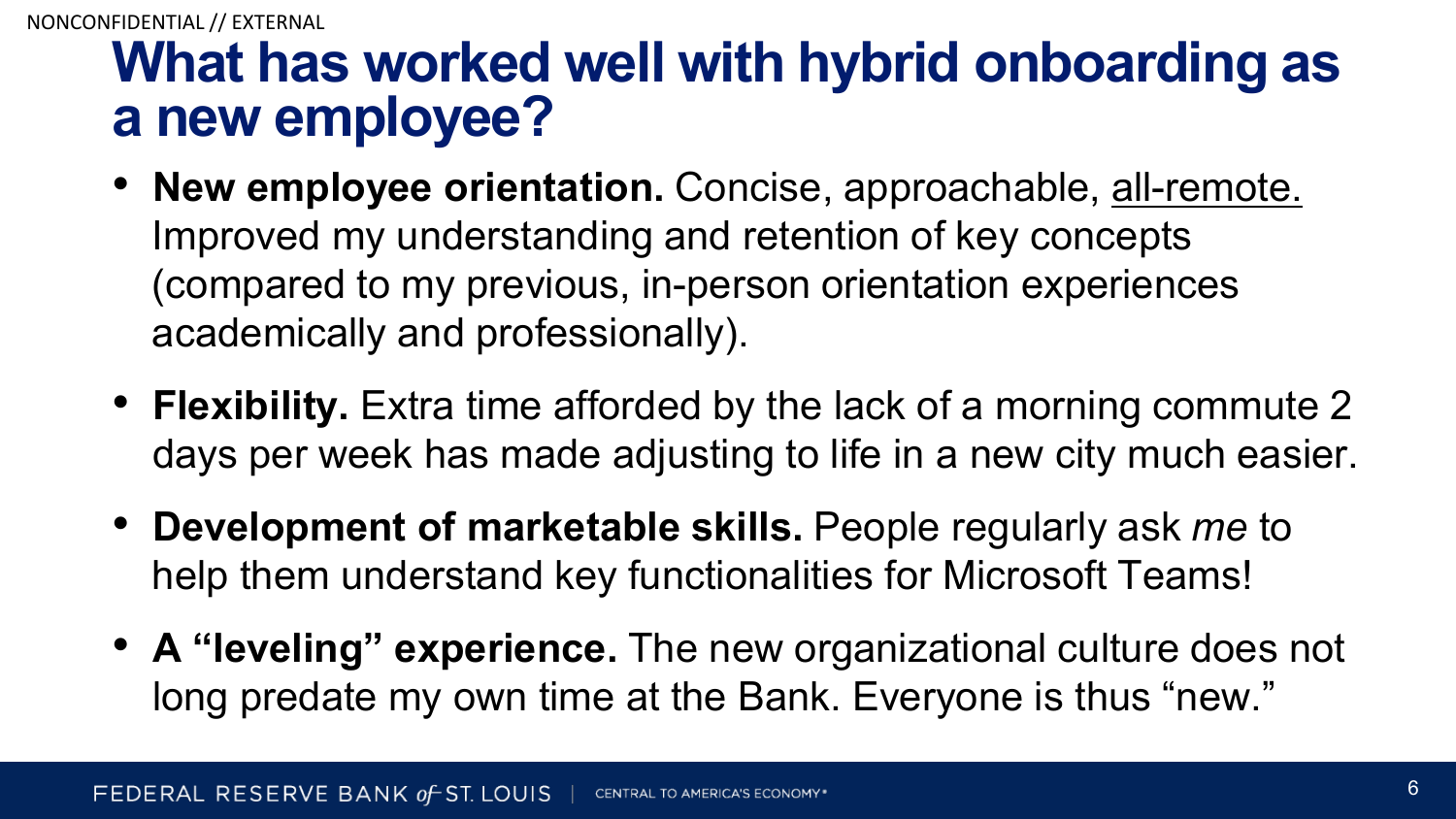## **Where is the in-person component of working life unmatched by remote work?**

- Learning about **the whole person.**
	- − Eating together, body language, family, hobbies, goals, interests
- Enjoying **serendipity.**
	- − Exchanging information over the cubicle walls.
	- − Learning institutional history/memory/purpose experientially.
- Demonstrating **approachability.**
	- − "Your friendly neighborhood librarian."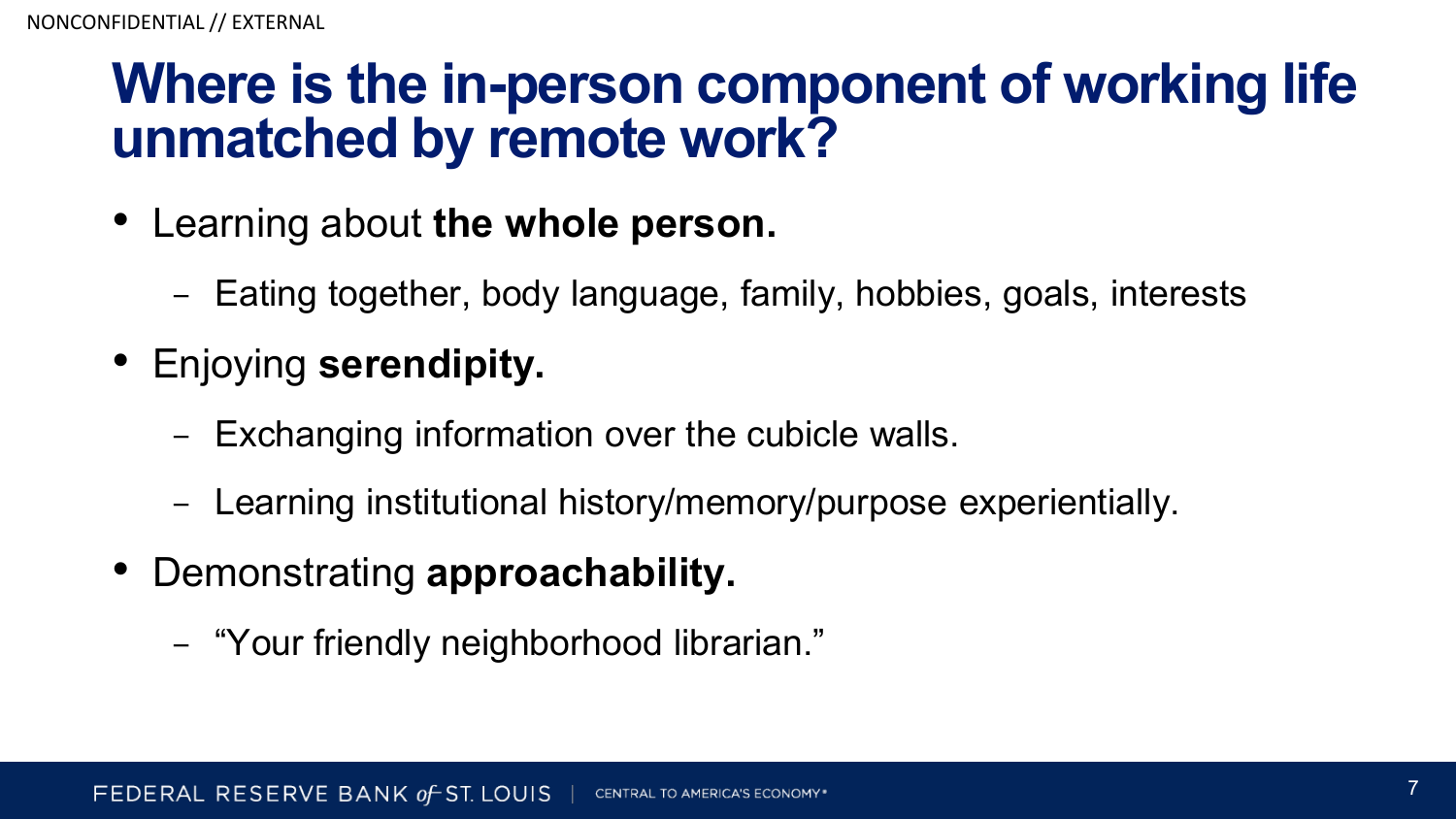## **How might a new employee harmonize expectations and preferences with supervisor?**

- Where serendipity is lost, **intentionality must fill the gap.**
	- − Err on the side of caution with early judgment calls, but don't get paralyzed by fear of doing the wrong thing.
	- − When in doubt, just ask.
		- "May I…", "Should I…", "Would you…"
	- − Demonstrate an interest in transitioning to independence.
		- "Be quick, but not in a hurry."
	- − Good teammates can pass *and* catch the ball.
		- Be able to ask for help in a pinch, *and* be able to give help on short notice.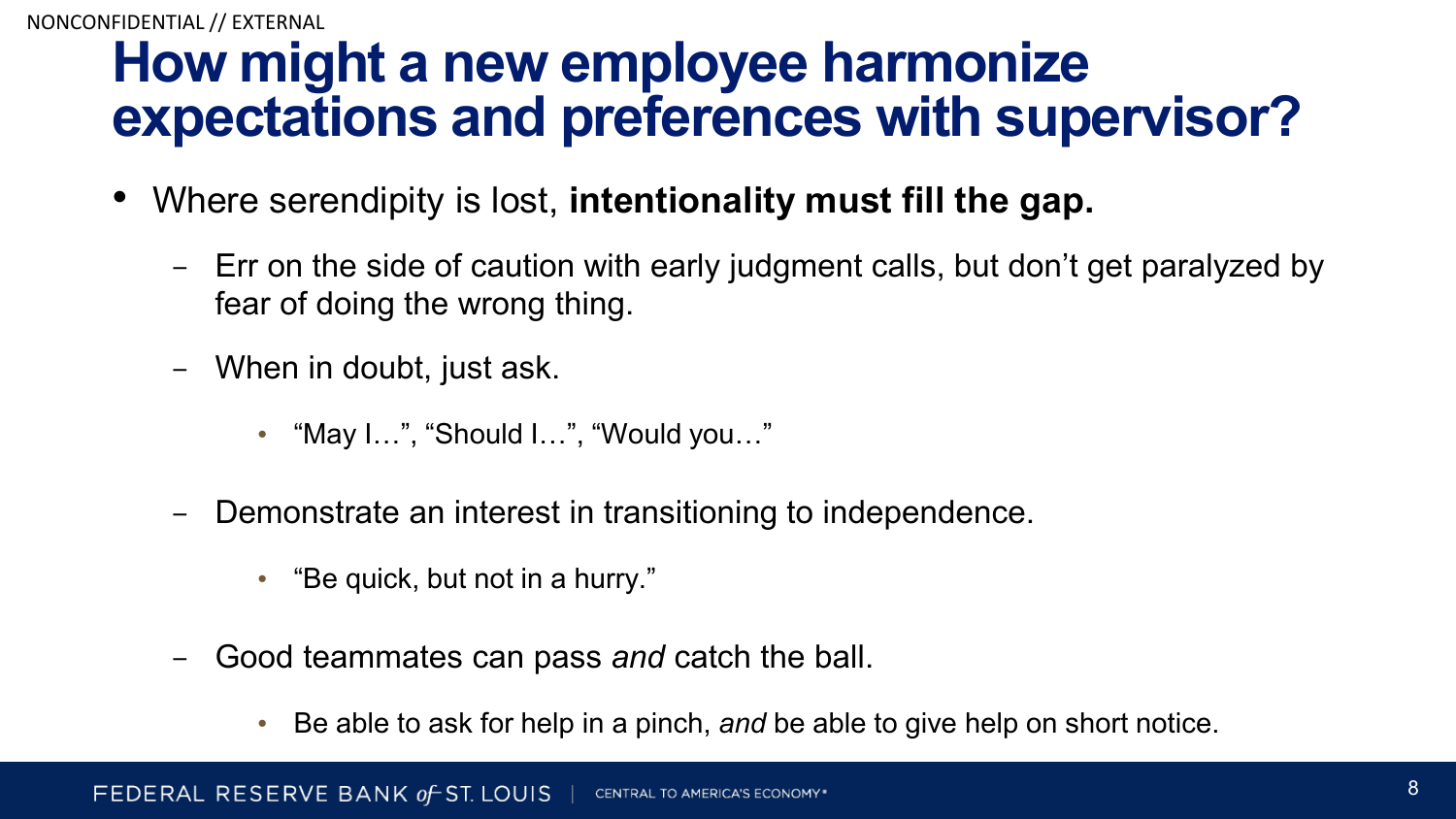## **Physical Space and Unwritten Culture**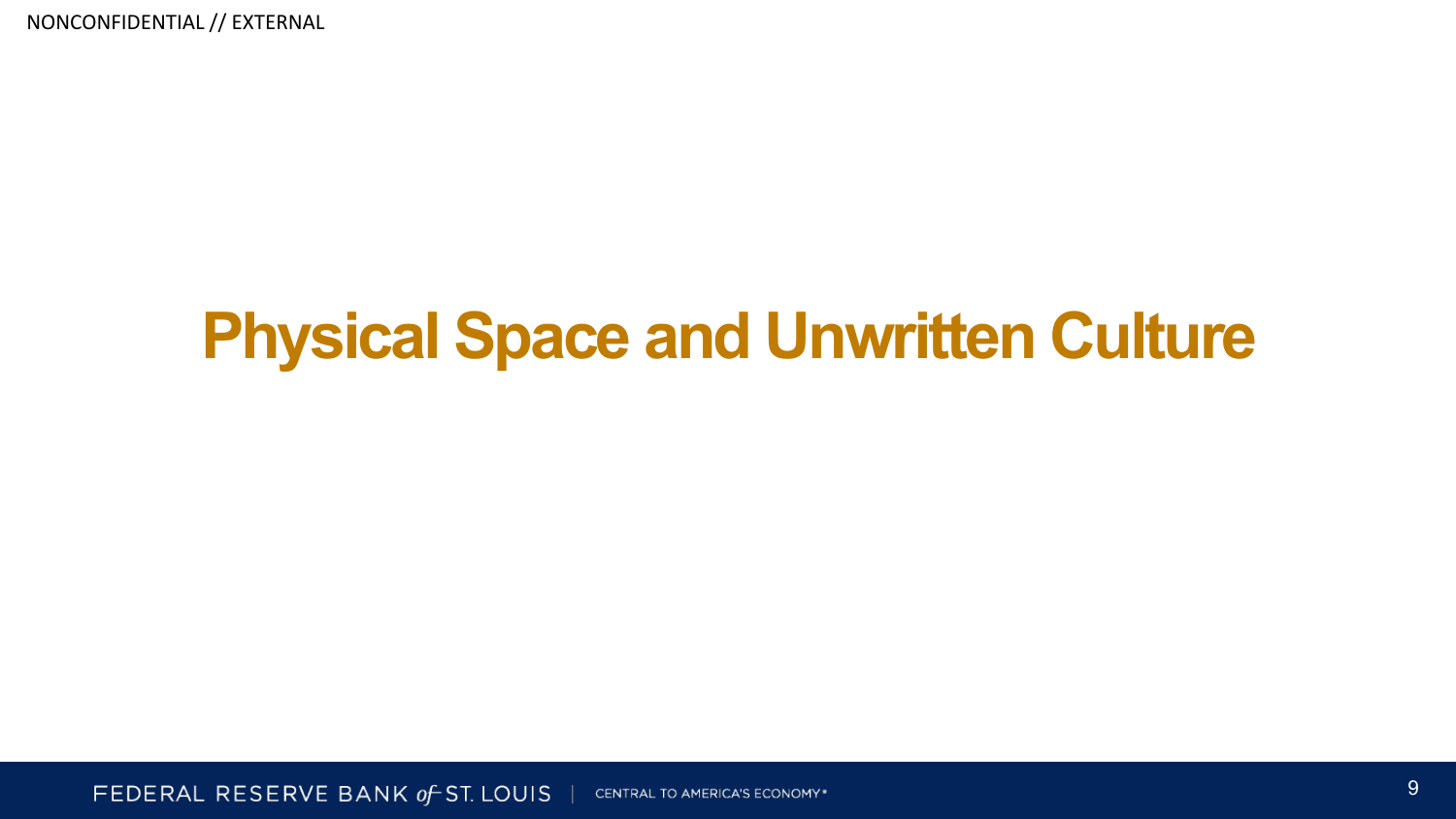## **How might the lack of daily spatial proximity to colleagues impact the informal knowledge sharing that orients a new employee to the (implicit) office culture?**

- **What was once implicit or informal must become explicit or deliberate,** when circumstances beyond our control necessitate rethinking/reinvention.
	- − Strong relationships are difficult to cultivate from scratch all-virtually, but regular video chats can make a big positive difference.
		- Eye contact and body language  $=$  rocket fuel for empathy?
		- Teammates need to know each other's circumstances.
- What did I learn about only by coming into the Bank?
	- − Tight-knit research associate culture. (Inviting myself to lunch to learn more.)
	- − Coffee is a HUGE part of the Research Division economists' culture!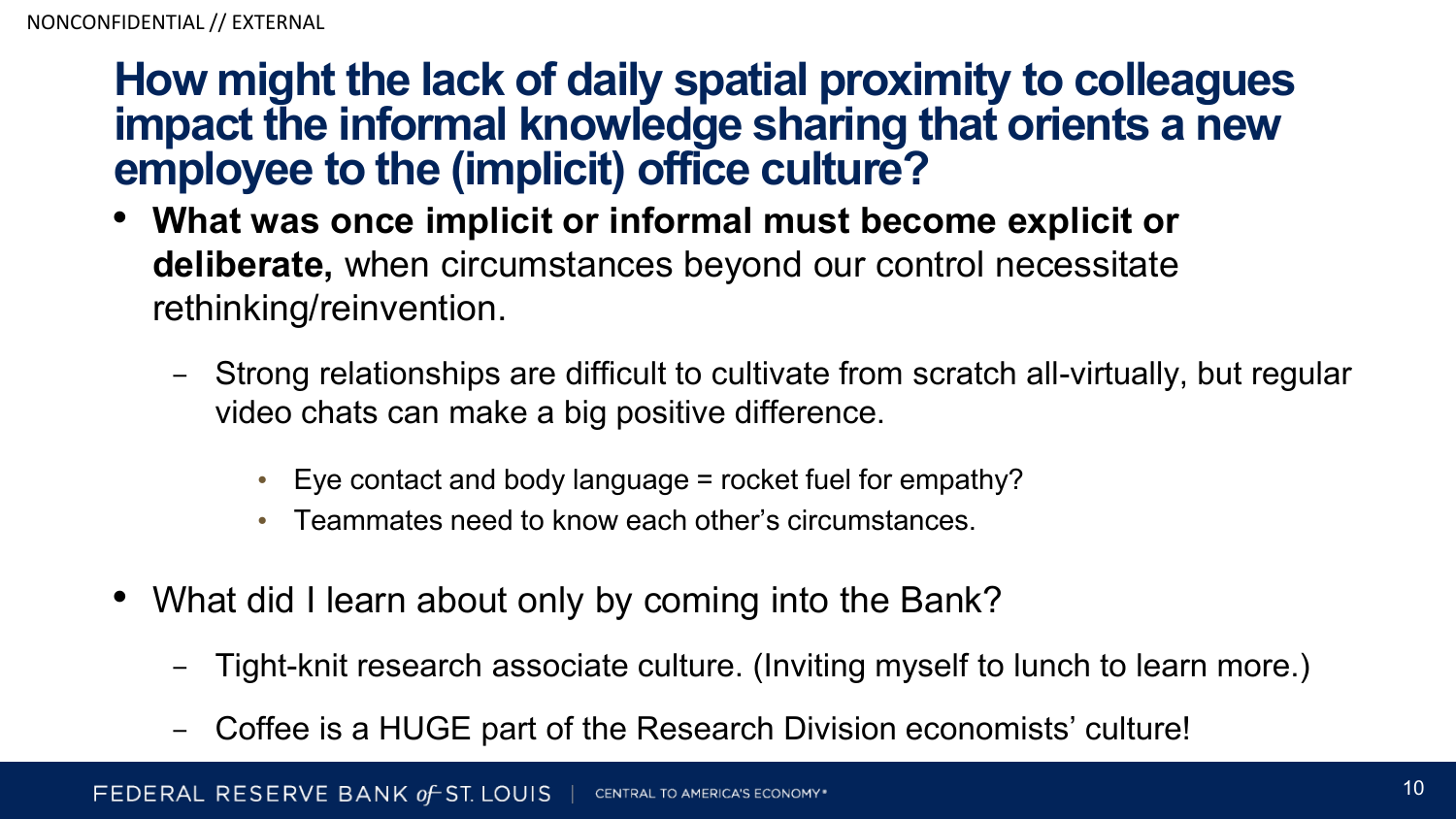## **Getting to Know People**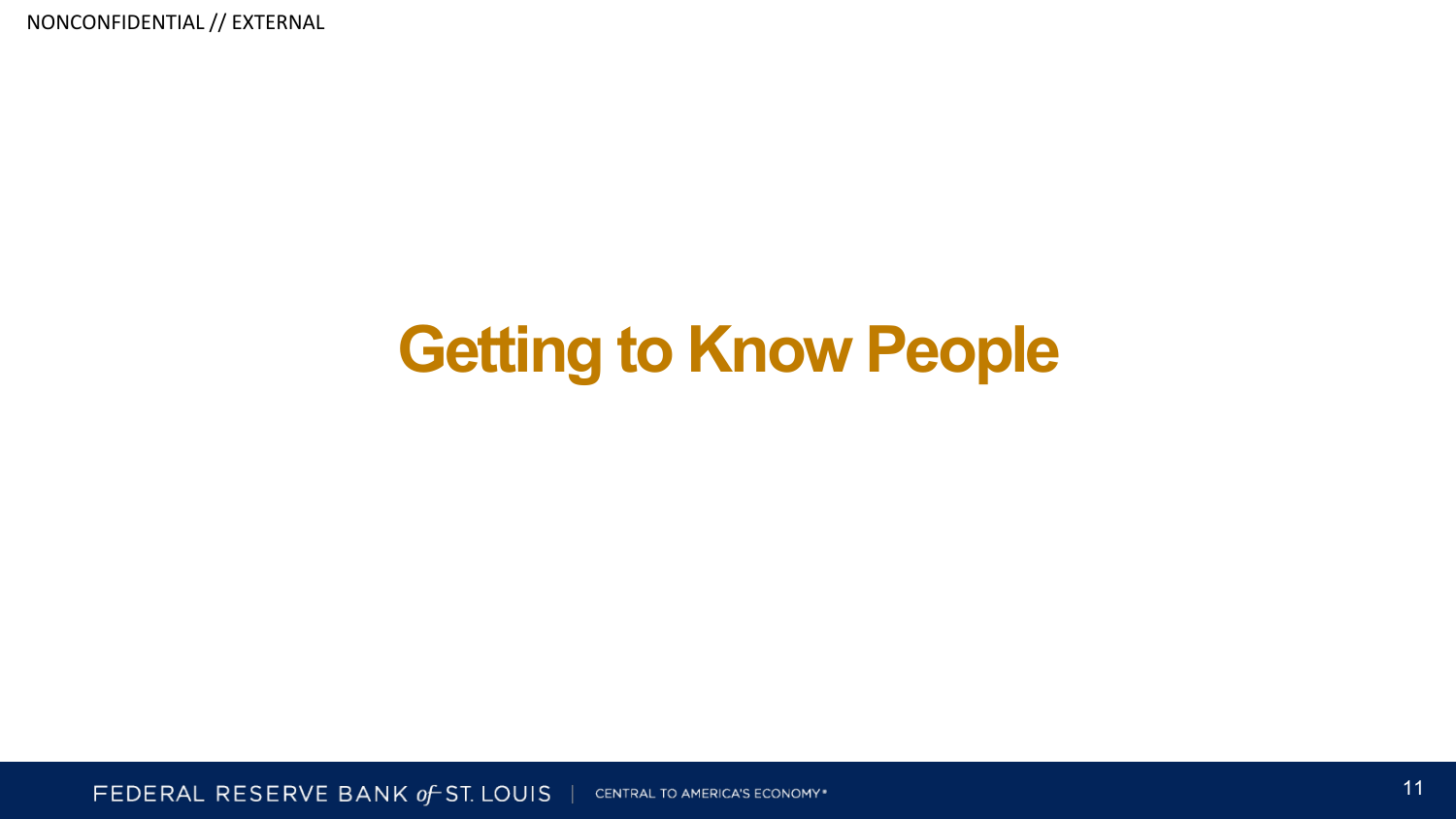## **In a remote working environment, how might a new employee go about building relationships with important "secondary contacts" in a library organization?**

- Build a mental map of the organization by asking for fifteen-minute coffee breaks with people two or three times a week for at least your first couple of months on the job.
	- − Each person is sort of like a book filled with helpful information.
		- Helpful rule for talking to academics: when in doubt, ask about their work!
		- Just as you consult the bibliography for more books to read after finishing one, ask your colleagues to whom you should speak next.
		- Don't hesitate to visualize, in your head or on paper. Who knows whom?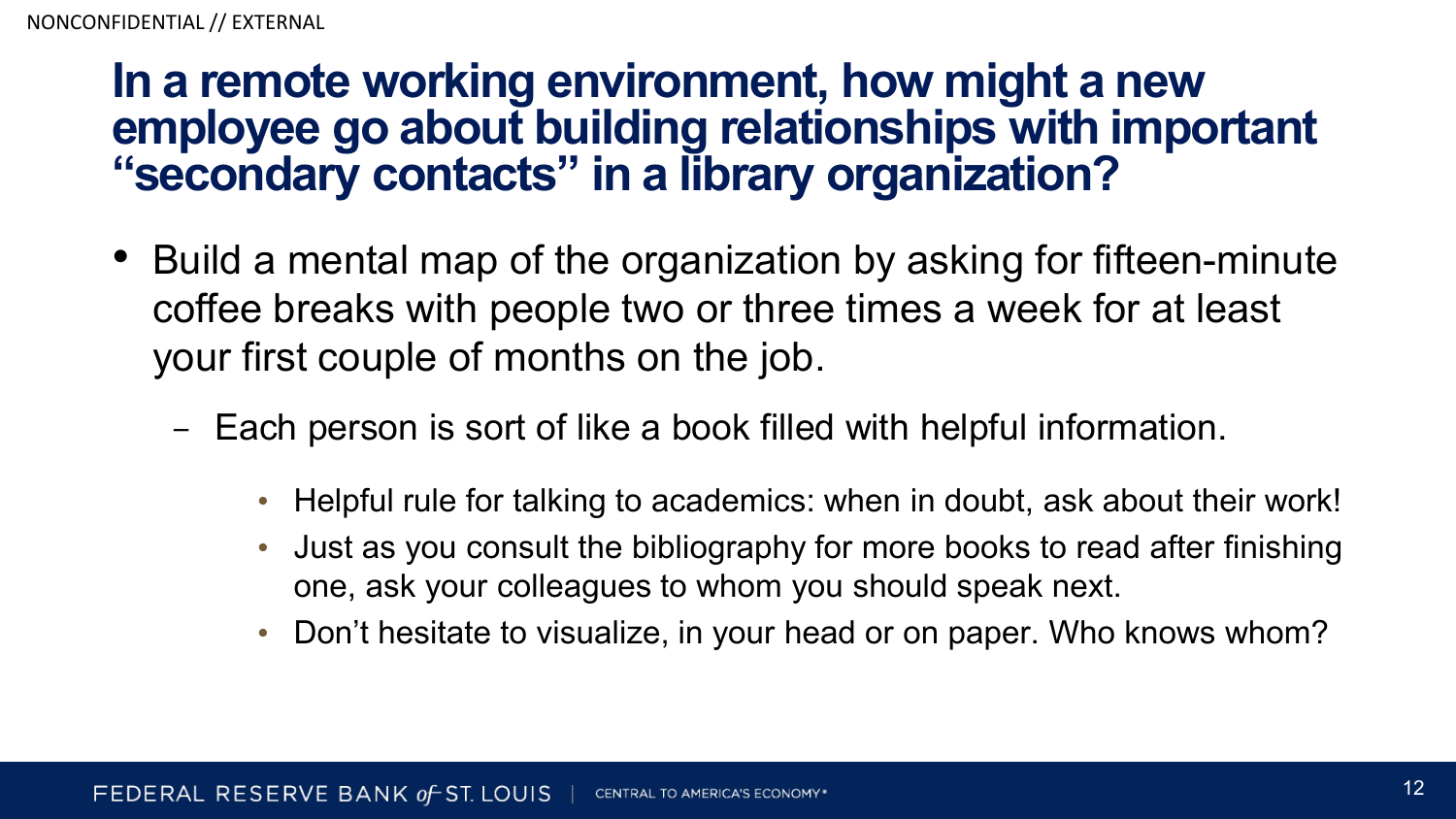# **Final Observations and Recommendations from a New Hire in the Library**

FEDERAL RESERVE BANK of ST. LOUIS **CENTRAL TO AMERICA'S ECONOMY\***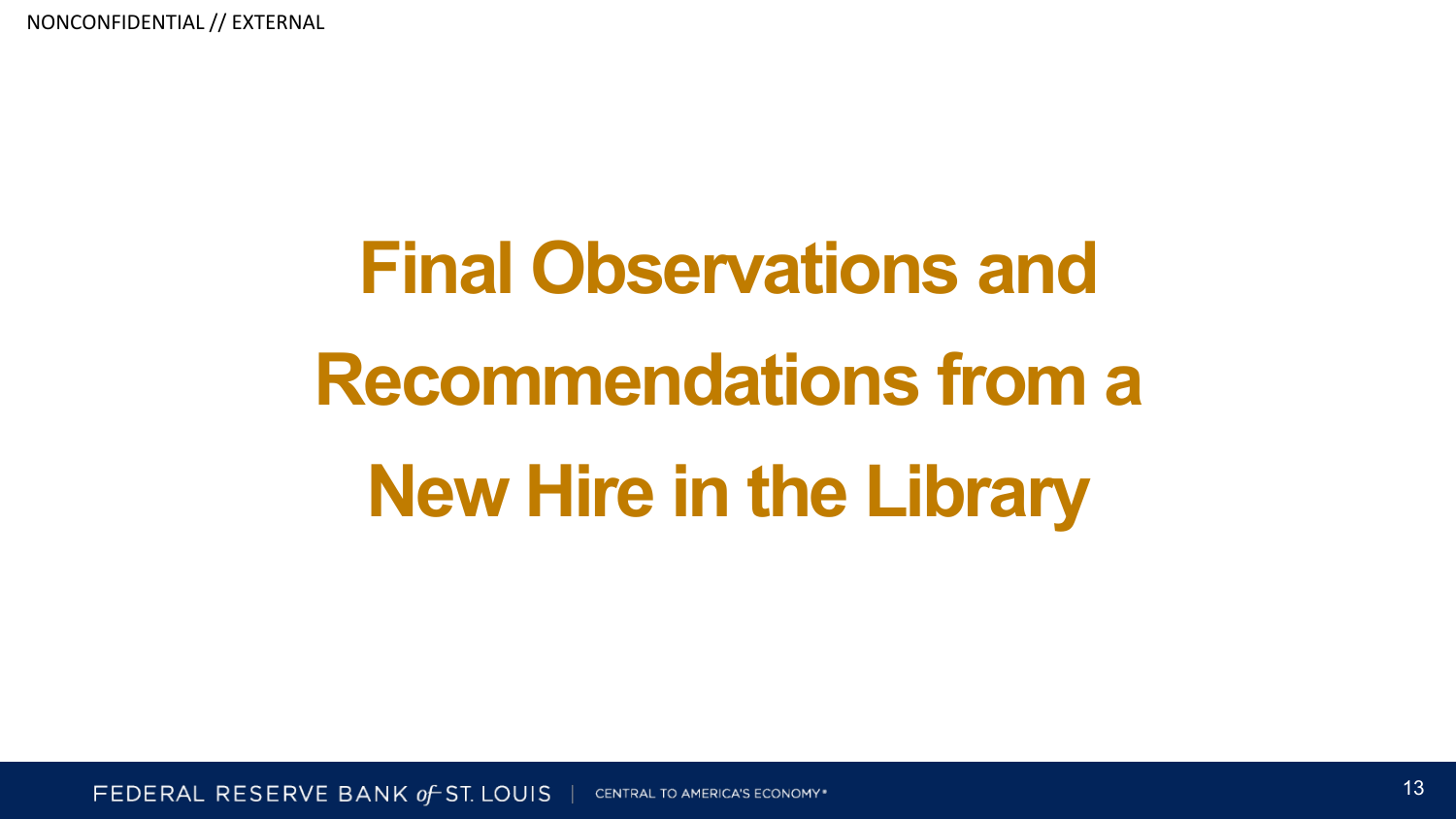## **Review and Final Thoughts**

- For new hires
	- − Be coachable.
	- − Be intentional.
	- − Be direct, even when it means showing vulnerability.
	- − Know how to pass and catch the ball.
	- − When in doubt, choose to be on site.
- For managers
	- − Be approachable.
	- − Cultivate opportunities for serendipitous encounter and exchange.
	- − Illustrate and emphasize the ongoing transformation of the organizational culture. Give examples.
	- − Weekly check-ins are great.